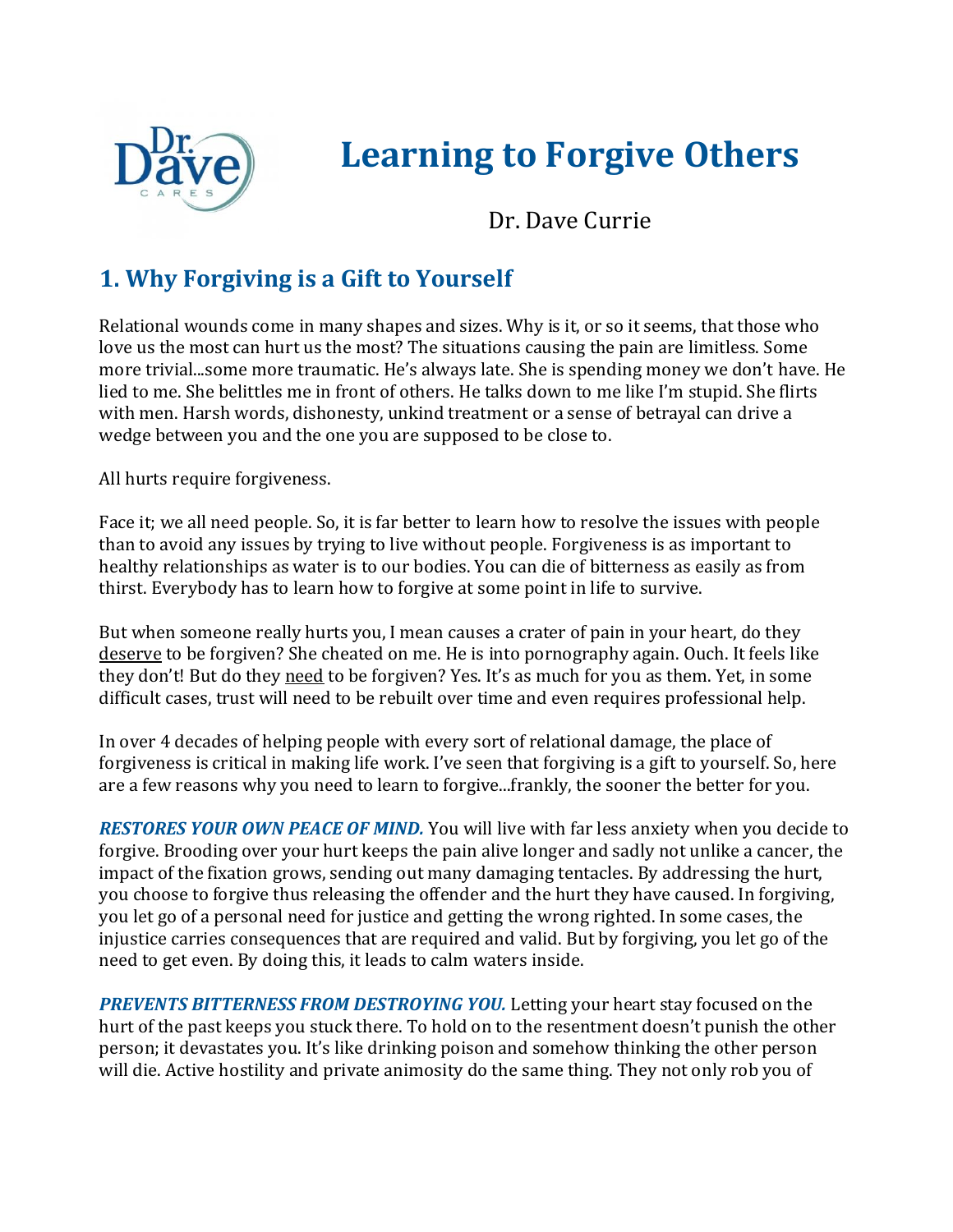freedom but the emotional edge they bring affects all your other relationships as well. Don't go there.

**FREES YOU TO MOVE ON.** Your life is not on hold. If you wait until they come crawling back to you to ask for forgiveness, you could be waiting a long time. You are on hold until they apologize. If they don't take responsibility for the pain they caused, you are hinging emotional health on someone outside your control. Not wise. Do you want to wait until they are ready to move on? This leaves you at the mercy of their response. Take charge of your life and step out of the prison of resentment.

*HONORS GOD WHO ASKS US TO FORGIVE.* Forgiveness is God's idea in the first place. He needs to forgive us repeatedly and does it well. He is the God of second chances. He calls us to the higher way. He wrote the manual on how humankind works best and He knows that bitterness only corrodes your soul. Hebrews 12:15 says it clearly, *"See to it that no one falls short of the grace of God and that no bitter root grows up to cause trouble and defile many."* You likely will need to ask God for His grace and strength to help you to forgive; most of us do. But when you do choose to forgive, you honor God and that in itself brings a sense of satisfaction. But beyond that, when broken relationships are left unaddressed, the bitterness takes deep root in your soul first and then will cause trouble not only in this one relationship but goes on to defile many other people connections. Work to forgive. You are doing what is right.

When you have been wronged, the choice to harbor your hurt doesn't lead to a healthier you. Think about it...you have all these great reasons to begin to move on. I challenge you to get started on your freedom now.

Stay tuned for Part 2- What is Forgiveness and Part 3- How to Forgive? Pass this article along to someone who needs help with forgiveness and come back for more truth that challenges relationships. And remember, you'll never regret taking the steps to forgive those who have wronged you.

Don't hesitate to send me your questions on forgiveness... [drdave@doingfamilyright.com](mailto:drdave@doingfamilyright.com) God bless you in your journey.

## **2. What Does Forgiveness Look Like?**

The hurt and disappointment was eating me alive. Maybe you have felt it too. I couldn't sleep. I couldn't eat. I didn't laugh. I seemed fixated, almost hour-by-hour, on this powerful sense of injustice. It had a stranglehold on me. A deep-seated bitterness was on the verge of suffocating me.

You see, when someone close to you – someone you trust, carelessly makes choices with no regard for you or your friendship, the sense of betrayal is numbing. You feel disrespected, tossed aside and crushed. The rejection experienced through their disregard is so very deep.

Where do you start? Forgiveness isn't even on the horizon. Just thinking the word can put a knot in your stomach.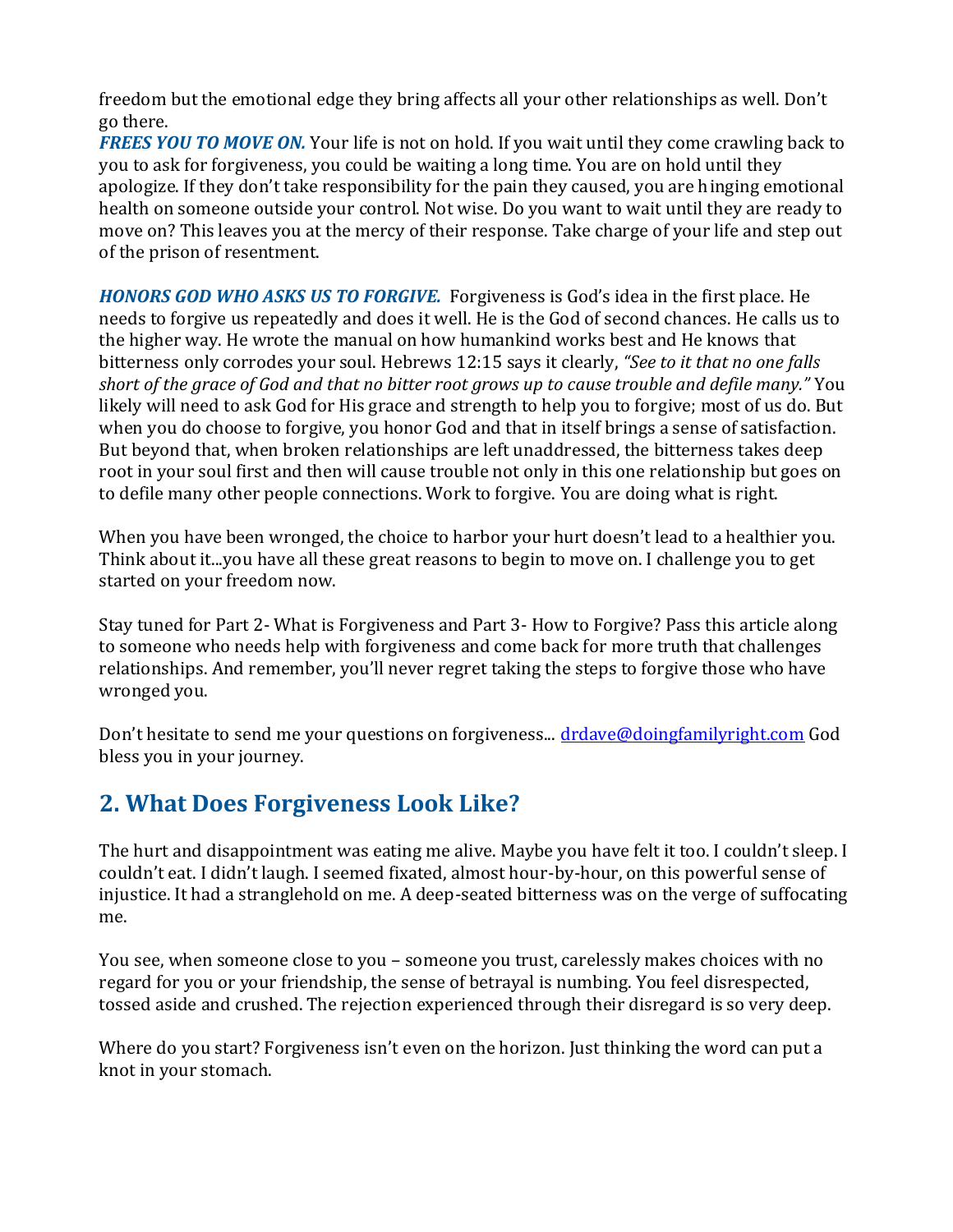When I have been deeply hurt, resentful thoughts flood my consciousness like an overflowing toilet. These cruddy feelings rob me of day-to-day freedom and can spill all over the place and hurt the other people I love. But these deep-seated painful emotions are not easy to flush away.

After all, it doesn't seem right or fair to let an offense go especially when the offender doesn't seem to want to apologize for it. What's the deal? Don't we teach little kids to "say you're sorry" when they have done something wrong?

It's only right. But too often in life, it's not the norm.

Honestly, true forgiveness of the other who has betrayed you or broken your trust may be the hardest thing I have ever done. The deeper the sense of wrong and pain involved, the more difficult it is to do. But don't forget why we forgive. It is to gain freedom for ourselves too. It is the mandate if we want to move on in life.

We need to move beyond the hurt for the right reasons. Don't fool yourself or try to manipulate the offender with hurtful actions or cutting words. Lashing back won't bring you freedom. Revenge is sweet  $\sim$  only if you like drinking poison yourself somehow thinking you are going to make the other person suffer. You are the one that dies. Though payback for the hurt seems justified, you need to let go of your need to punish them.

What does it mean to forgive? Here are five things to keep in mind.

**Forgiveness is an attitude of the heart.** Revisit your right motives for forgiving to strengthen your resolve. It means putting a stop to both the angry feelings and acts of resentment for any hurt they have caused. This is easier said than done. But there's more.

**Forgiveness is without waiting for an apology.** It involves cancelling a debt that we feel is owed to us. We desperately want them to admit what they did was wrong, feel remorse over the hurt caused, make a sincere apology to us, and take steps to fix things where they can. We feel we are owed these things. That's their debt.

It would feel so right if they took responsibility and paid what is due – so freeing for us– but sadly, this course of action is uncommon and unlikely. People just don't own the pain they cause others like we would like or feel we deserve.

It would be so much easier for us to forgive them if they took these steps. But the offender may never see things the way we do and we could wait indefinitely for them to get on board. What if they never get to the point of initiating an apology to you?

Then you are stuck with that overflowing toilet of poisonous waste.

**Forgiveness is taking initiative to cancel the debt.** It puts a stop the spill over of negative emotions. Forgiveness is our step. We are wise to choose to pardon their debt letting go our need for validation and for justice. It is releasing the offender from the hurt they have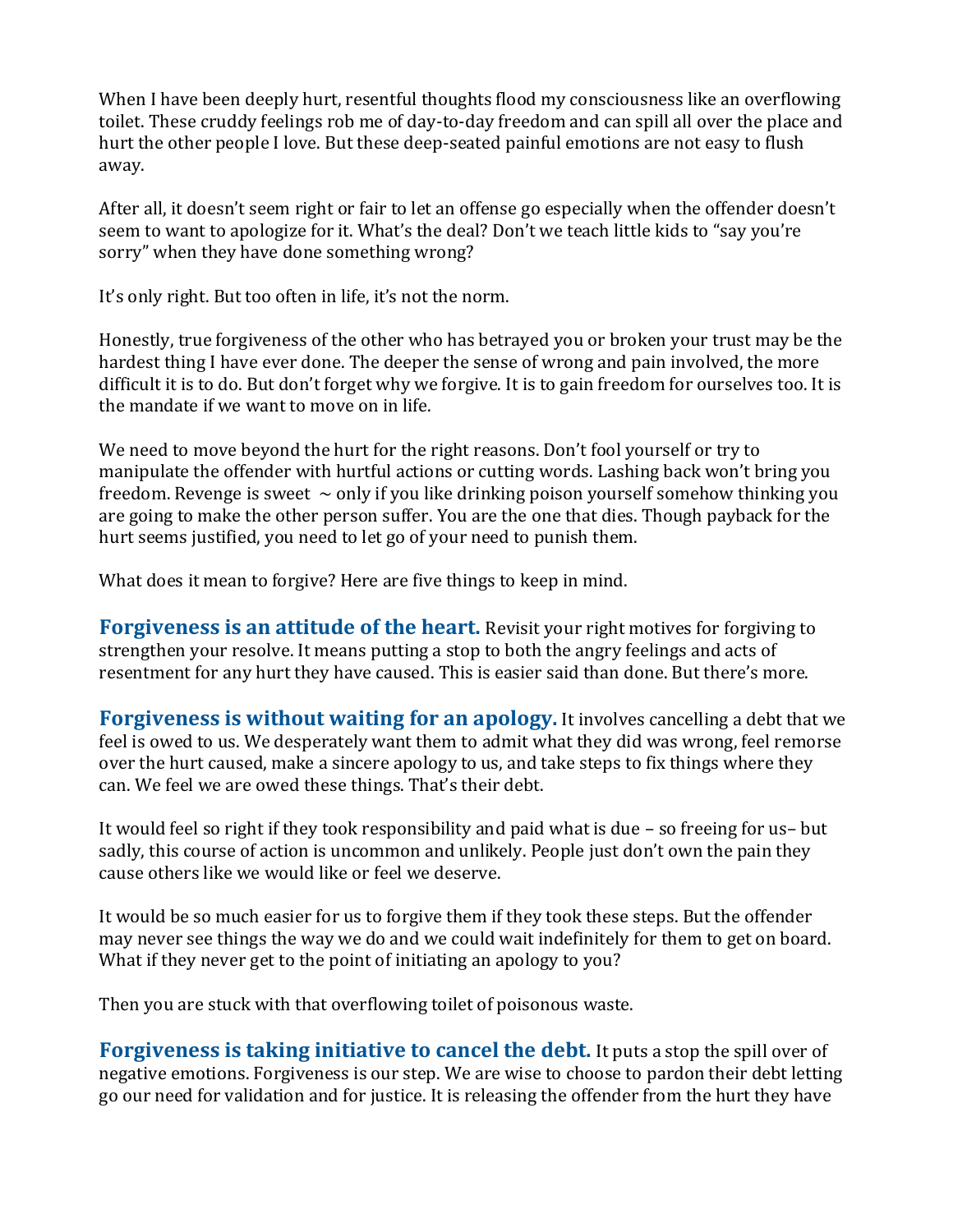caused and from their responsibility to make things right. This will never be easy but waiting in bitterness only sours your soul. We can't wait for them to get their heart right, ask for an apology or to make amends. We can't wait for them at all.

At the core, forgiveness is a heart change that frees both you and the one who hurt you from what you feel they owe you. You lay the offense down. It is a very hard thing to do.

**Forgiveness is a process.** Remember, is not a step, it is a progression – a series of steps all confirming the initial decision to release the person. In all honesty, I've had to revisit my decision to forgive many times, sometimes 2 or 3 times in a day. It is an act of the will. You choose to live out forgiveness in spite of hurtful memories returning and hard feelings resurfacing.

**Forgiveness requires help.** Sometimes it is wise to have someone in your corner to talk this through...support you in the journey. I have a brother that I pray tough stuff like this through with. And without a doubt, I have found that God is more than willing to help any of us work through to a forgiveness that honors Him. His way is clear*... "Bear with each other and forgive one another if any of you has a grievance against someone. Forgive as the Lord forgave you"* ~ Colossians 3:13. Ask the Lord for strength to forgive – fully and freely. He Himself forgives so well. He can bring perspective and courage to forgive. Ask Him...I did.

Stay tuned for Part 3- How to Forgive Someone? Pass this article along to those in your world who need help with forgiveness and come back for more truth that challenges relationships. And remember, you'll never regret taking the steps to forgive those who have wronged you.

## **3. How to Forgive Someone:**

Forgiveness...when freedom is forged where fury once raged.

It is far easier to talk about forgiveness then to walk out forgiveness. The deeper our hurt, the harder it is to forgive. The closer the relationship, the greater the devastation can be. Yet, as we know, forgiveness is a gift to ourselves not just for the other person.

And does time heal? Only if we choose to forgive and let the offense go. When we do so, and with time, there will be less of that raw sting with the fading memory of the details. Pain will begin to subside and memories are far less frequent.

Beyond this, life goes on. There will be lots of other good life events that we will miss if we get stuck in our bitterness. Intrinsically, we know we need to move on. Health wise, it is better by far to let the hurt go. Emotionally, brooding over the offense again and again exhausts us. We must decide to forgive.

Still, forgiveness is a process. It will involve repeated steps of surrender that reaffirm the initial decision to release the person. As memories and reactions jump up like spot fires, you will need to douse the flames for as long as you still smell smoke.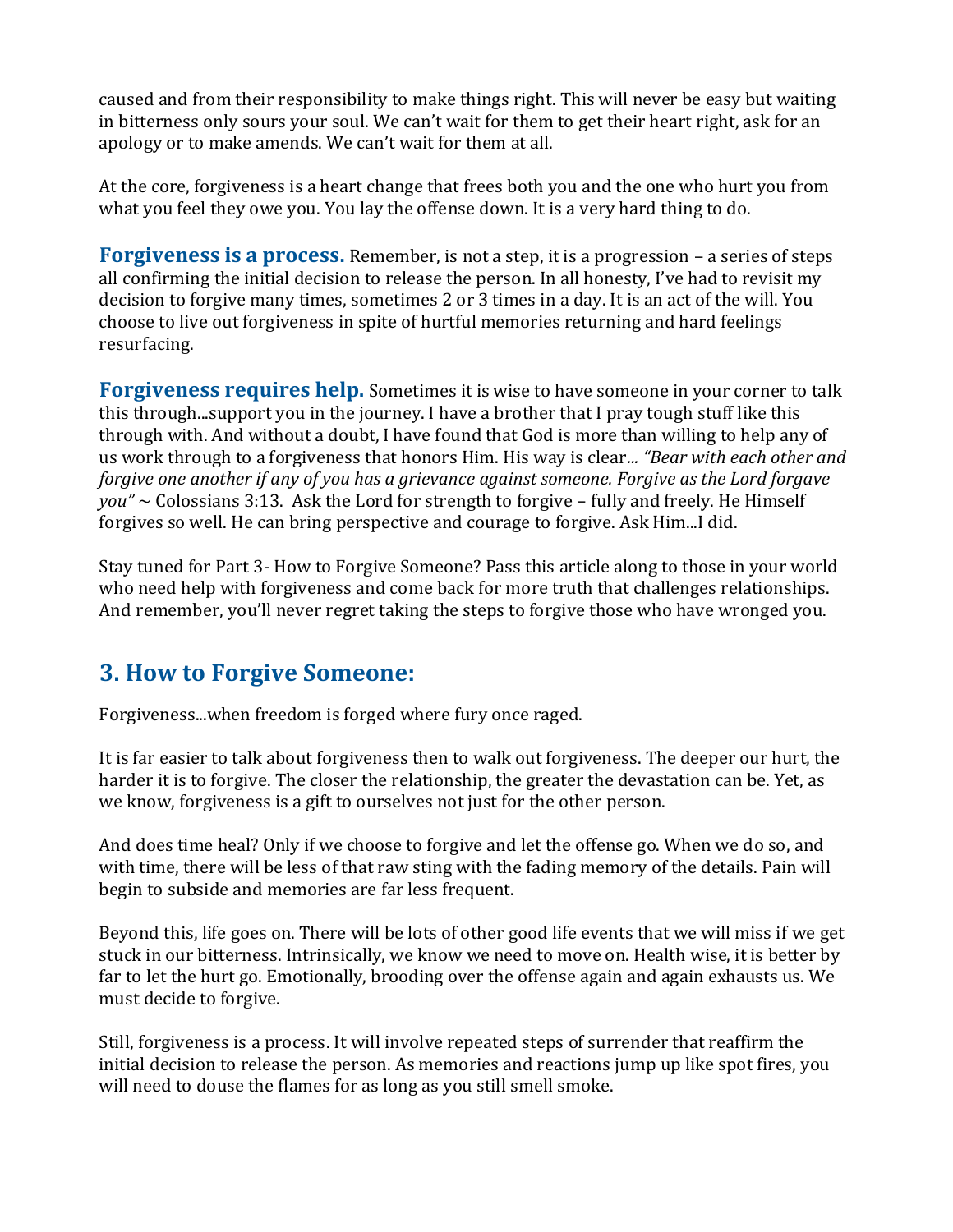It is critical that you are not anticipating a Hollywood ending to your step of forgiveness. When you attempt to resolve a broken relationship, it may not work out as hoped. They may not see things like you do. They may see no need to apologize to you for their behavior. It is easier to forgive any hurtful oversight that was non-intentional or a plain mistake. It is harder when we know that the actions were premeditated, intentional and not accidental. Still, forgive and move on.

So, whether it's your spouse, your sister or brother or a friend, let's walk through what you must do to move on. Here are my recommended steps to forgiveness. Cover the whole process with prayer.

- 1. **GET OUTSIDE IMPUT:** Talk to an objective person to help you see from the other person's perspective. Get the backing of those who want you to do what is right and move through the forgiveness process.
- 2. **ACHIEVE PRE-MEETING FORGIVENESS:** Forgive them before you contact them. Work it through in your heart. Let your pardon be complete where it matters most....inside you. Then, go in the attitude of forgiveness.
- 3. **TAKE THE STEP:** Determine how to best communicate your desire to extend forgiveness. This will be based on the nature of the relationship, how strained things are, and their availability. Your options include a letter or card, an email, a phone call or in person. Though helpful in most cases, you don't have to do it in person. Whatever route you choose, put your thoughts on paper so you can be clear when you do talk on the phone or in person.
- 4. **GET HELP FROM ABOVE:** God is a great ally in your forgiveness. Seriously, trying to forgive is hard. Ask God to strengthen you to do what is right. Ask Him to help you let go of the need to get even or find retribution. Many like me have found added strength and conviction when we include God in the equation.
- 5. **SHARE YOUR PERSPECTIVE:** Forgive with your eyes wide open accepting and admitting that the offence really affected you. Share how their choices have hurt you. This may help them empathize with you and see the impact of their actions. They may not. Don't focus on assigning blame; simply disclose how it affected you.
- 6. **SURRENDER THE HURT:** Release the sense of injustice and right to payback. Don't try to downplay the pain to make it feel like no big deal. Move ahead to do what you know is right. Let go of your need to know why they did it or how they could have done it. Just let it go.
- 7. **DON'T SEEK AN APOLOGY**: Kill the need to get their understanding, agreement or apology. Go with an "it's a done deal" attitude on forgiveness. They may not know the extent of your hurt, not share your view on the issues or that they need to apologize at all. Be delighted if they own their mistakes.